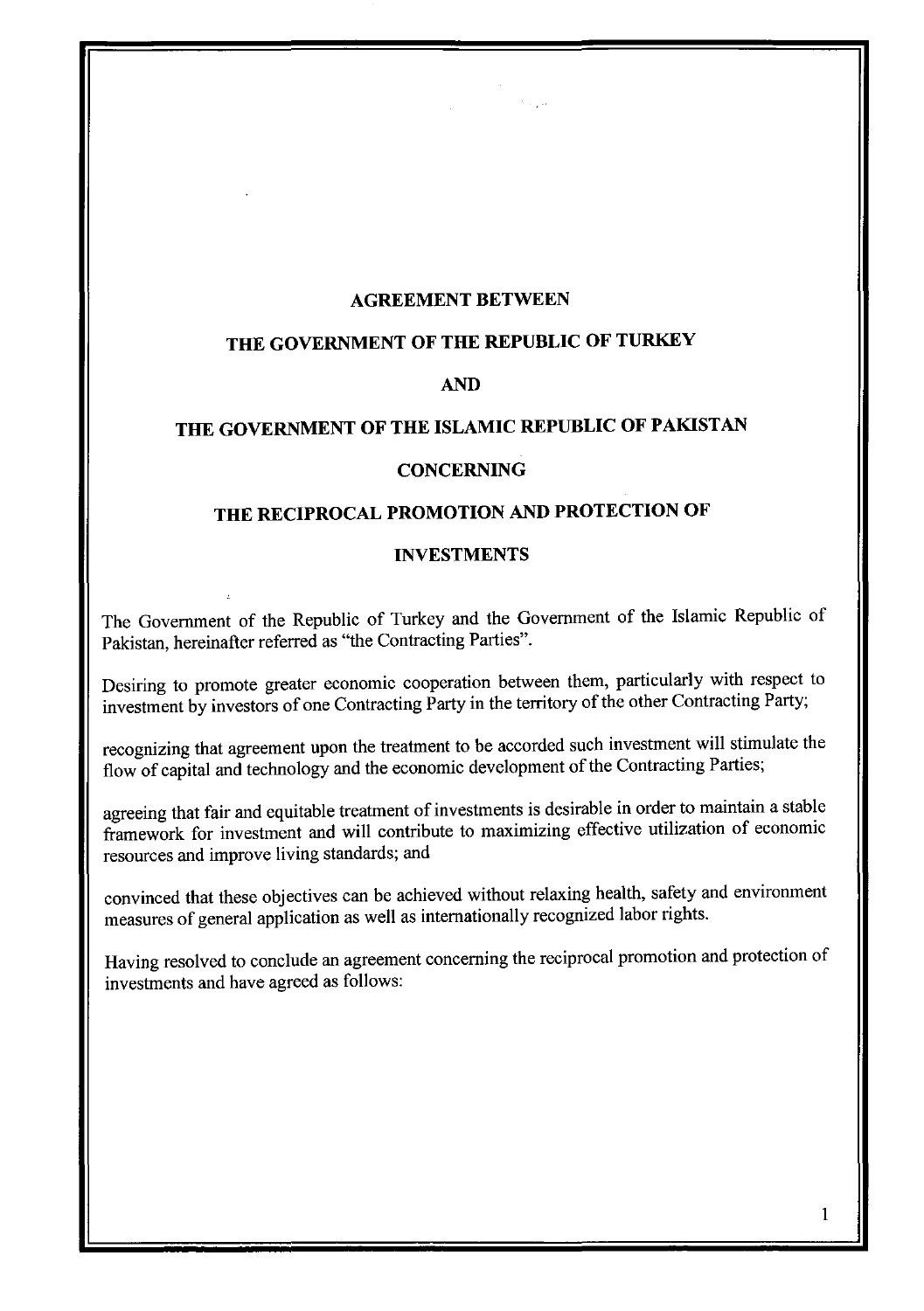## **ARTICLE 1 Definitions**

متريدته

For the purpose of this Agreement;

I. The term "investment" means every kind of asset, connected with business activities, acquired for the purpose of establishing lasting economic relations in the territory of a Contracting Party in conformity with its laws and regulations, and shall include in particular, but not exclusively:

(a) moveable and immovable property, as well as any other rights as mortgages, liens, pledges and any other similar rights as defined in conformity with the laws and regulations of the Contracting Party in whose territory the property is situated,

(b) reinvested returns, claims to money or any other rights having financial value related to an investment;

(c) shares, equity, stocks or any other form of participation in companies;

(d) industrial and intellectual property rights, in particular patents, industrial designs, technical processes, as well as trademarks, goodwill and know-how;

(e) business concessions conferred by law or by contract, including concessions related to natural resources;

provided that such investments are not in the nature of acquisition of shares or voting power amounting to, or representing of, less than ten (10) percent of a company through stock exchanges which shall not be covered by this Agreement.

2. The term "investor" means:

(a) natural persons having the nationality of a Contracting Party according to its laws,

(b) companies, corporation, firms, business partnerships incorporated or constituted under the law in force of a Contracting Party and having their registered offices together with substantial business activities in the territory of that Contracting Party,

who have made an investment in the territory of the other Contracting Party.

3. The term "returns" means the amounts yielded by an investment and includes in particular, though not exclusively, profit, interest, capital gains, royalties, fees and dividends; and for the purposes of paragraph 1(b) of this Article, returns that are invested shall be treated as investments.

4. "Intellectual Property Rights" means Intellectual Property Rights including copyrights and related rights, trademarks, geographical indication, service marks, industrial designs, patents and lay out-designs of integrated circuits, and rights in plant varieties as defined or referred to in the TRIPs agreement of World Trade Organization.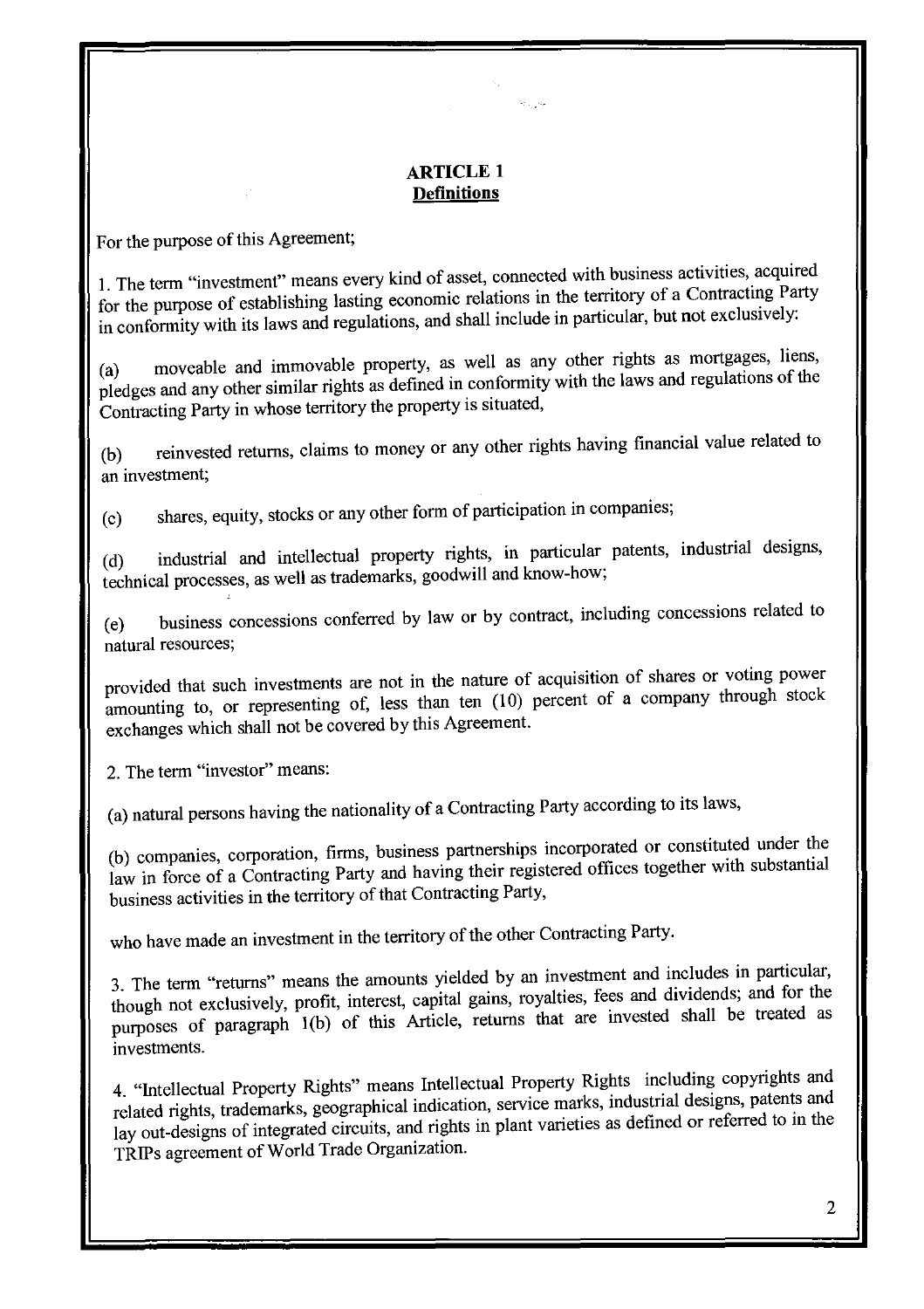5. The "territory" means;

(a) in respect of the Republic of Turkey; the land territory, internal waters, the territorial sea and the airspace above them, as well as the maritime areas over which Turkey has sovereign rights or jurisdiction for the purpose of exploration, exploitation and preservation of natural resources whether living or non-living, pursuant to international law.

No. La

- $(b)$  in respect of Islamic Republic of Pakistan;
- (i) the land territory of Pakistan, which includes all Federating Units, Federally Administered Tribal Areas (FATA), Gilgit-Baltistan; and
- (ii) internal waters and territorial sea, as well as the maritime zones and the continental shelf beyond the territorial sea over which Pakistan exercises or may exercise its sovereign rights or jurisdiction in accordance with international law and its domestic law with respect to the seabed and subsoil and their natural resources.

## ARTICLE 2 **Scope of Application**

This Agreement shall apply to investments in the territory of one Contracting Party, made in accordance with its national laws and regulations, by investors of the other Contracting Party, whether prior to, or after the entry into force of the present Agreement. However, this Agreement shall not apply to any disputes that have arisen before its entry into force.

#### ARTICLE 3 **Promotion and Protection of Investments**

I. Subject to its laws and regulations, each Contracting Party shall in its territory promote as far as possible investments by investors of the other Contracting Party.

2. Investments of investors of each Contracting Party shall at all times be accorded treatment in accordance with international law minimum standard of treatment, including fair and equitable treatment and **full** protection and security in the territory of the other Contracting Party. Neither Contracting Party shall in any way impair the management, maintenance, use, operation, enjoyment, extension, sale, liquidation or disposal of such investments by unreasonable or discriminatory measures.

3. Each Contracting Party shall, in its territory, respect and protect intellectual property rights related to the investments of the investors of the other Contracting Party, in accordance with its domestic laws, rules and regulations.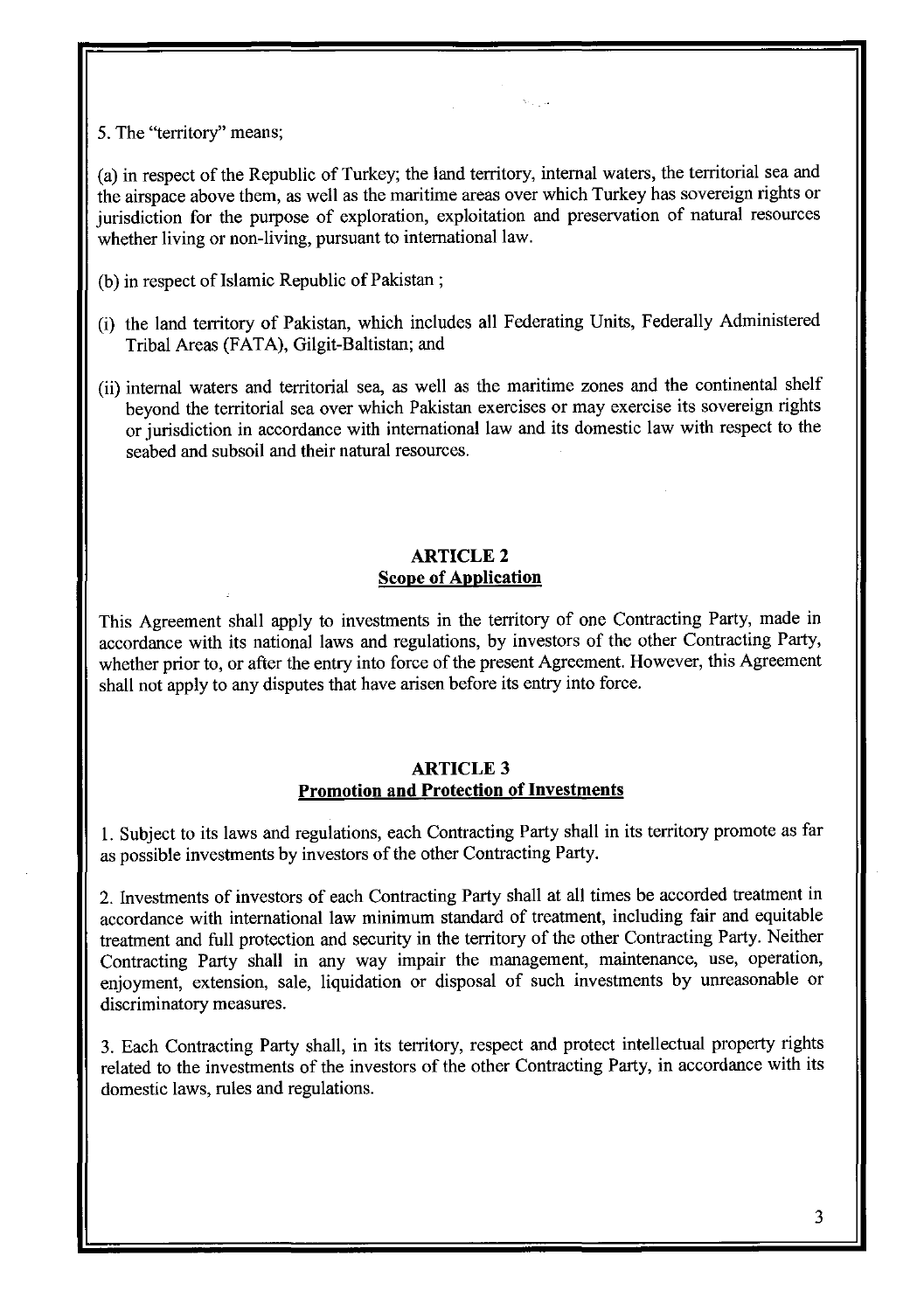## ARTICLE 4 **Treatment of Investments**

Story Sea

I. Each Contracting Party shall admit **in** its territory investments on a basis no less favourable than that accorded **in** like circumstances to investments of investors of any third State, within the framework of its laws and regulations.

2. Each Contracting Party shall accord to these investments, once established, treatment no less favourable than that accorded in like circumstances to investments of its investors or to investments of investors of any third State, whichever is the most favourable, as regards the management, maintenance, use, operation, enjoyment, extension, sale, liquidation or disposal of the investment.

3. The Contracting Parties shall within the framework of their national legislation give favorable consideration to applications for the entry and sojourn of nationals of either Contracting Party who wish to enter the territory of the other Contracting Party in connection with the making and carrying through of an investment.

4. (a) The Provisions of this Article shall not be construed so as to oblige one Contracting Party to extend to the investors of the other Contracting Party the benefit of any treatment, preference or privilege which may be extended by the former Contracting Party by virtue of any international agreement or arrangement relating wholly or mainly to taxation.

(b) The non-discrimination, national treatment and most-favoured nation treatment provisions of this Agreement shall not apply to all actual or future advantages accorded by either Contracting Party by virtue of its membership of, or association with a customs, economic or monetary union, a common market or a free trade area; to nationals or companies of its own, of Member States of such union, common market or free trade area, or of any other third State.

(c) Paragraphs (I) and (2) of this Article shall not apply in respect of dispute settlement provisions between an investor and the hosting Contracting Party laid down simultaneously by this Agreement and by another similar international agreement to which one of the Contracting Parties is a signatory.

(d) The provisions of Article 3 and 4 of this Agreement shall not oblige a Contracting Party to accord investments of investors of the other Contracting Party the same treatment that it accords to investments of its own investors with regard to acquisition of land, real estates, and real rights upon them.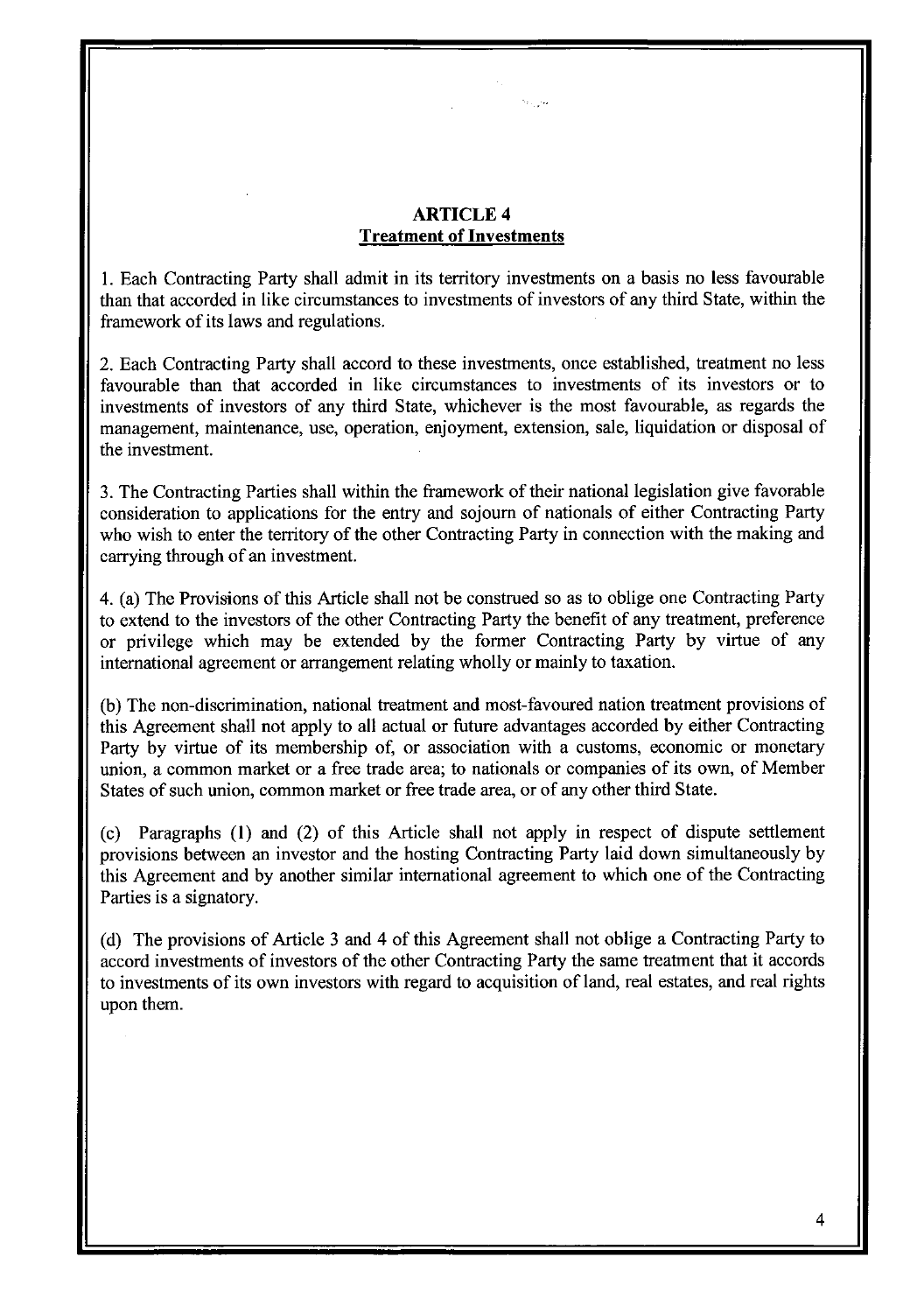# **ARTICLES General Exceptions**

مدريته

I. Nothing in this Agreement shall be construed to prevent a Contracting Party from adopting, maintaining, or enforcing any non-discriminatory legal measures:

a) designed and applied for the protection of human, animal or plant life or health, or the environment; and

b) related to the conservation of living or non-living exhaustible natural resources.

2. Nothing in this Agreement shall be construed;

(a) to require any Contracting Party to furnish or allow access to any information the disclosure of which it determines to be contrary to its essential security interests;

(b) to prevent any Contracting Party from taking any actions that it considers necessary for the protection of its essential security interests,

(i) relating to the traffic in arms, ammunition and implements of war and to such traffic and transactions in other goods, materials, services and technology undertaken directly or indirectly for the purpose of supplying a military or other security establishment,

(ii) taken in time of war or other emergency in international relations, or

(iii) relating to the implementation of national policies or international agreements respecting the non-proliferation of nuclear weapons or other nuclear explosive devices; or

(c) to prevent any Contracting Party from taking action in pursuance of its obligations under the United Nations Charter for the maintenance of international peace and security.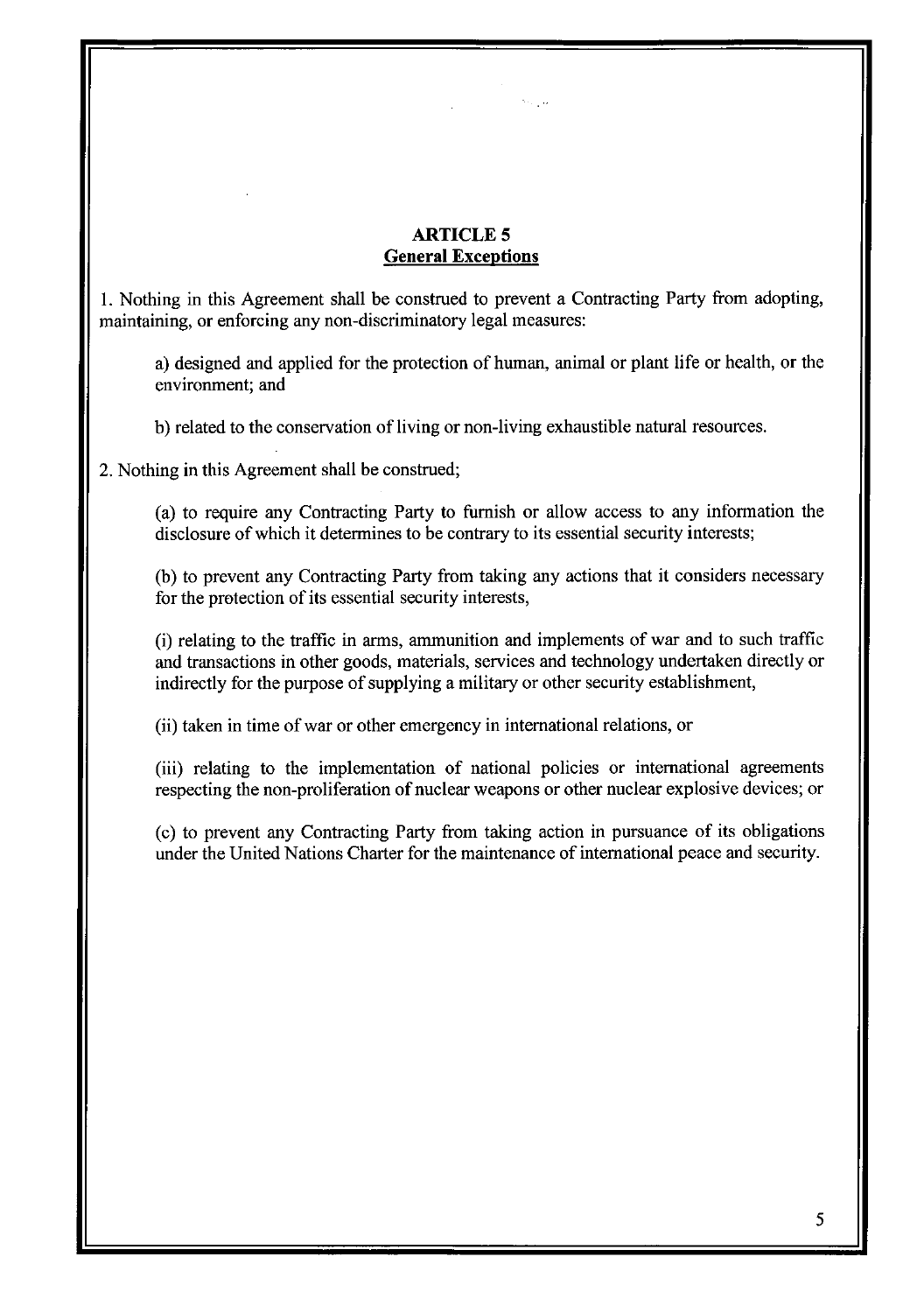#### ARTICLE 6 **Expropriation and Compensation**

للمريدة

1. Investments shall not be expropriated, nationalized or subject, directly or indirectly, to measures of similar effects (hereinafter referred as expropriation) except for a public purpose, in a non-discriminatory manner, upon payment of prompt, adequate and effective compensation, and in accordance with due process of law and the general principles of treatment provided for in Article 4 of this Agreement.

2. Non-discriminatory legal measures designed and applied to protect legitimate public welfare objectives, such as health, safety and environment, do not constitute indirect expropriation.

3. Compensation shall be equivalent to the market value of the expropriated investment before the expropriation was taken or became public knowledge. Compensation shall be paid without delay and be freely transferable as described in paragraph 2 Article 8.

4. Compensation shall be payable in a freely convertible currency and in the event that payment of compensation is delayed, it shall include an interest rate equivalent to the average interest rate paid on public claims in the hosting Contracting Party.

#### ARTICLE 7 **Compensation for Losses**

1. Investors of either Contracting Party whose investments suffer losses in the territory of the other Contracting Party owing to war, insurrection, civil disturbance or other similar events shall be accorded by such other Contracting Party treatment no less favourable than that accorded to its own investors or to investors of any third State, whichever is the most favourable treatment, as regards any measures it adopts in relation to such losses.

2. Without prejudice to paragraph (1) of this Article, investors of one Contracting Party who in any of the situations referred to in that paragraph suffer losses in the territory of the other Contracting Party resulting from:

- (a) requisitioning of their property by its forces or authorities; or
- (b) destruction of their property by its forces or authorities, which was not caused in combat action or was not required by the necessity of the situation;

shall be accorded restitution or reasonable compensation. Resulting payments shall be freely convertible.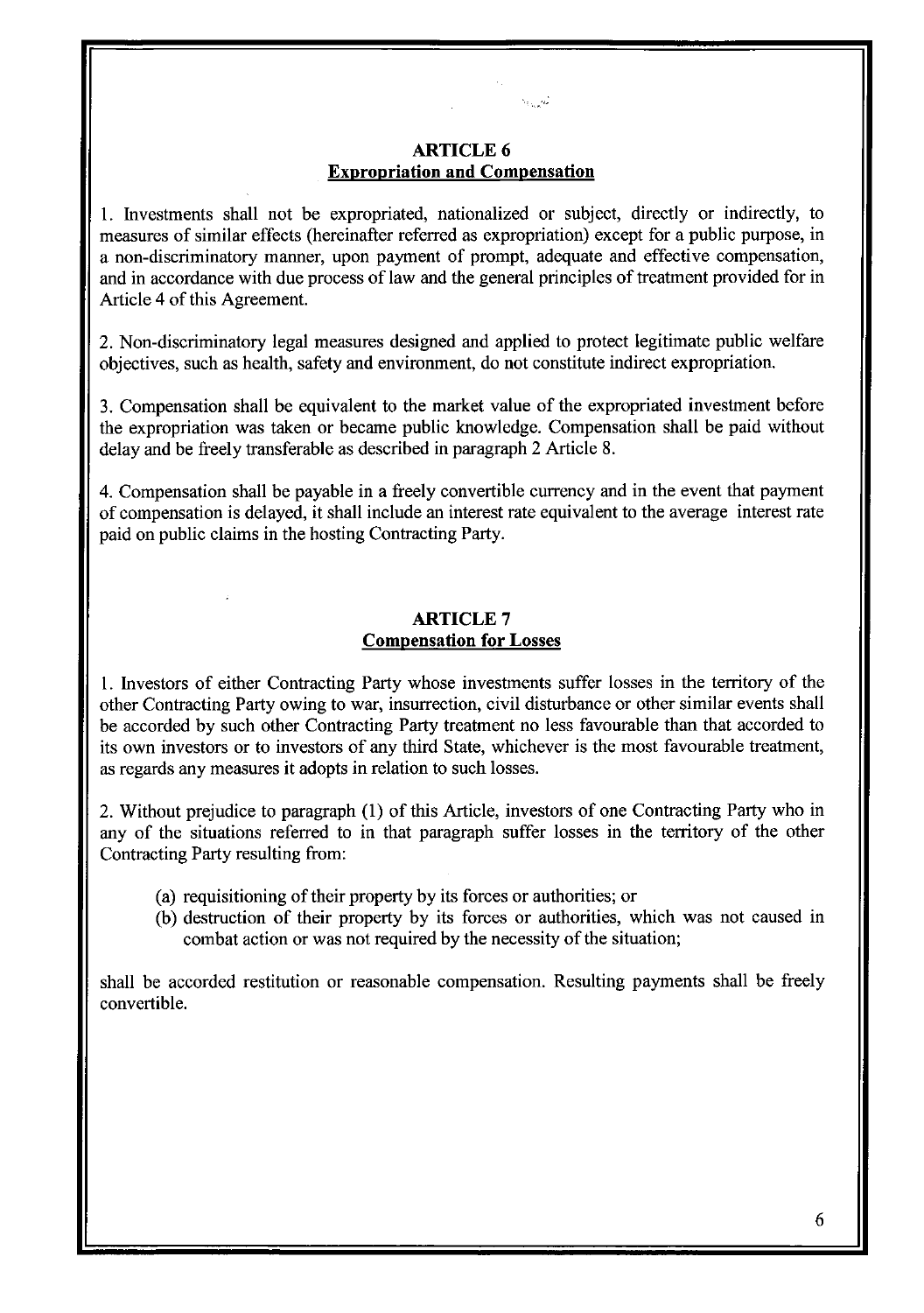## **ARTICLES Repatriation and Transfer**

أربابهم والمح

1. Upon fulfillment of all tax obligations, each Contracting Party shall permit **in** good faith all transfers related to an investment to be made freely and without delay into and out of its territory. Such transfers include:

- (a) the initial capital and additional amounts to maintain or increase investment;
- (b) returns;
- (c) proceeds from the sale or liquidation of all or any part of an investment;
- (d) compensation pursuant to Article 6 and 7;
- (e) reimbursements and interest payments deriving from debt instruments **in** connection with investments;
- (f) salaries, wages and other remunerations received by the nationals of one Contracting Party who have obtained in the territory of the other Contracting Party the corresponding work permits related to an investment; and
- (g) payments arising from an investment dispute.

2. Transfers shall be made in the convertible currency in which the investment has been made or in any convertible currency at the rate of exchange in force at the date of transfer, unless otherwise agreed'by the investor and the hosting Contracting Party.

3. Where, in exceptional circumstances, payments and capital movements cause or threaten to cause serious balance of payments difficulties, each Contracting Party may temporarily restrict transfers, provided that such restrictions are imposed on a non-discriminatory and in good faith basis.

#### ARTICLE 9 **Subrogation**

I. If one of the Contracting Parties has a public insurance or guarantee scheme to protect investments of its own investors against political risks, and if an investor of this Contracting Party has subscribed to it, any subrogation of the insurer (guarantor), under the insurance contract between this investor and the insurer (guarantor), shall be recognized by the other Contracting Party subject to the laws and regulations of the hosting Contracting Party.

2. The insurer (guarantor) is entitled by virtue of subrogation to exercise the rights and enforce the claims of that investor and shall assume all the obligations related to the investment. The subrogated rights or claims shall not exceed the original rights or claims of the investor.

3. Disputes between a Contracting Party and an insurer (guarantor) shall be settled in accordance with the provisions of Article 10 of this Agreement.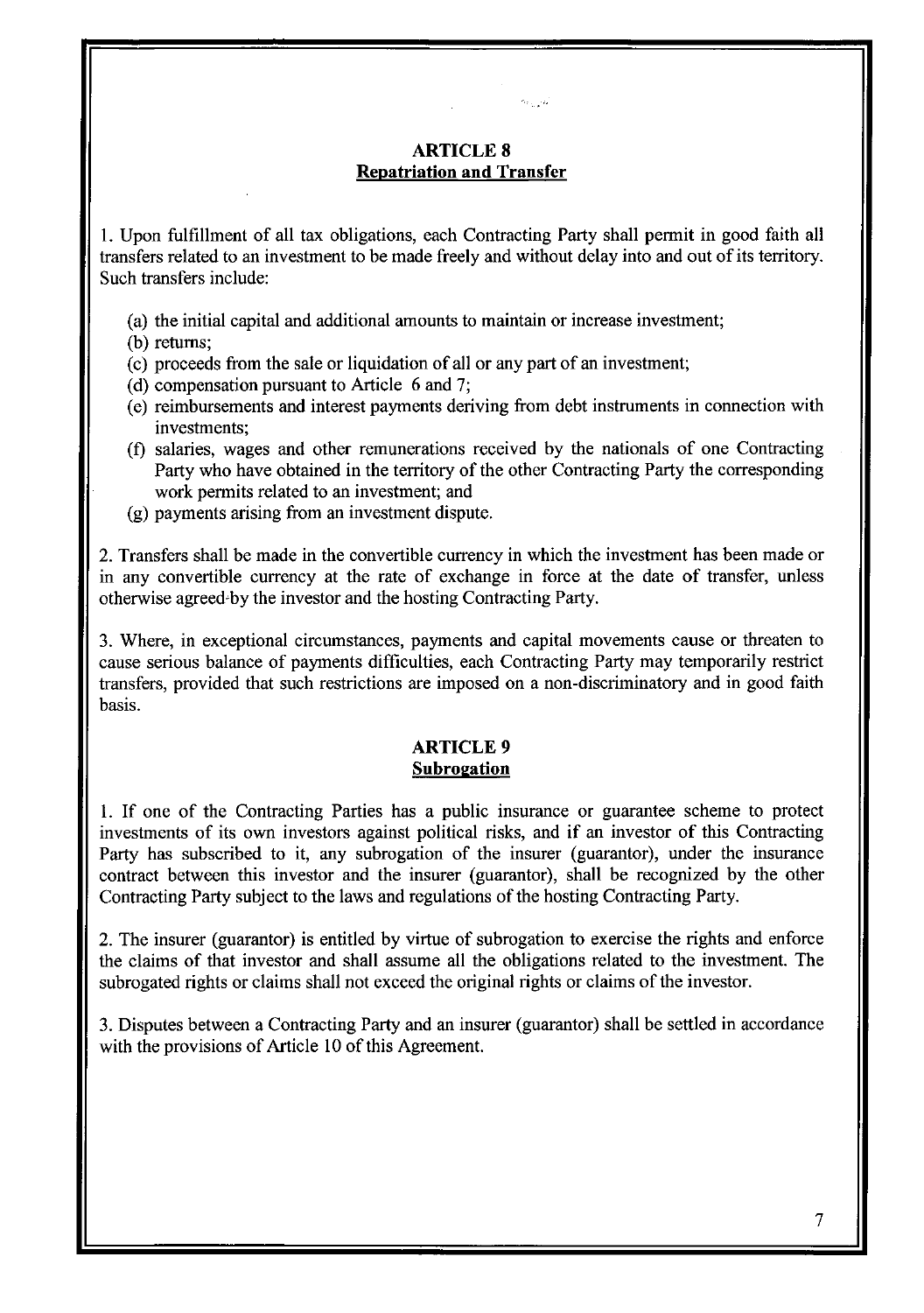## ARTICLE 10 Settlement of Disputes Between One Contracting and Investors of the Other Contracting Party

 $\gamma_{\rm max} \alpha_s^2$ 

I. Disputes between one of the Contracting Parties and an investor of the other Contracting Party, in connection with his or her investment, shall be notified in writing, including detailed information, by the investor to the recipient Contracting Party of the investment. As far as possible, the investor and the concerned Contracting Party shall endeavor to settle these disputes by consultations and negotiations in good faith.

2. If these disputes, cannot be settled in this way within six (6) months following the date of the written notification mentioned in paragraph 1, the disputes can be submitted, as the investor may choose, to:

(a) the competent court of the Contracting Party in whose territory the investment has been made,

or

- (b) except as provided under paragraph 4 (a) and (b) of this Article, to:
- (i) the International Center for Settlement of Investment Disputes (ICSID) set up by the "Convention on Settlement of Investment Disputes Between States and Nationals of other States", or
- (ii) an ad hoc arbitral tribunal established under the Arbitration Rules of Procedure of the United Nations Commission for International Trade Law (UNCITRAL).

3. Once the investor has submitted the dispute to one or the other of the dispute settlement forums mentioned in paragraph 2 of this Article, the choice of one of these forums shall be final.

4. Notwithstanding the provisions of paragraph 2 of this Article;

(a) only the disputes arising directly out of investment activities which have obtained necessary permission, if there is any permission required, in conformity with the relevant legislation of the hosting Contracting Party on foreign capital, and that effectively started shall be subject to the jurisdiction of the International Center for Settlement of Investment Disputes (ICSID) or any other international dispute settlement mechanism as agreed upon by the Contracting Parties;

(b) the disputes, related to the property and real rights upon the real estates within the territory of the hosting Contracting Party are totally under the jurisdiction of the domestic courts of the hosting Contracting Party and therefore shall not be submitted to jurisdiction of the International Center for Settlement of Investment Disputes (ICSID) or any other international dispute settlement mechanism as agreed upon by the Contracting Parties.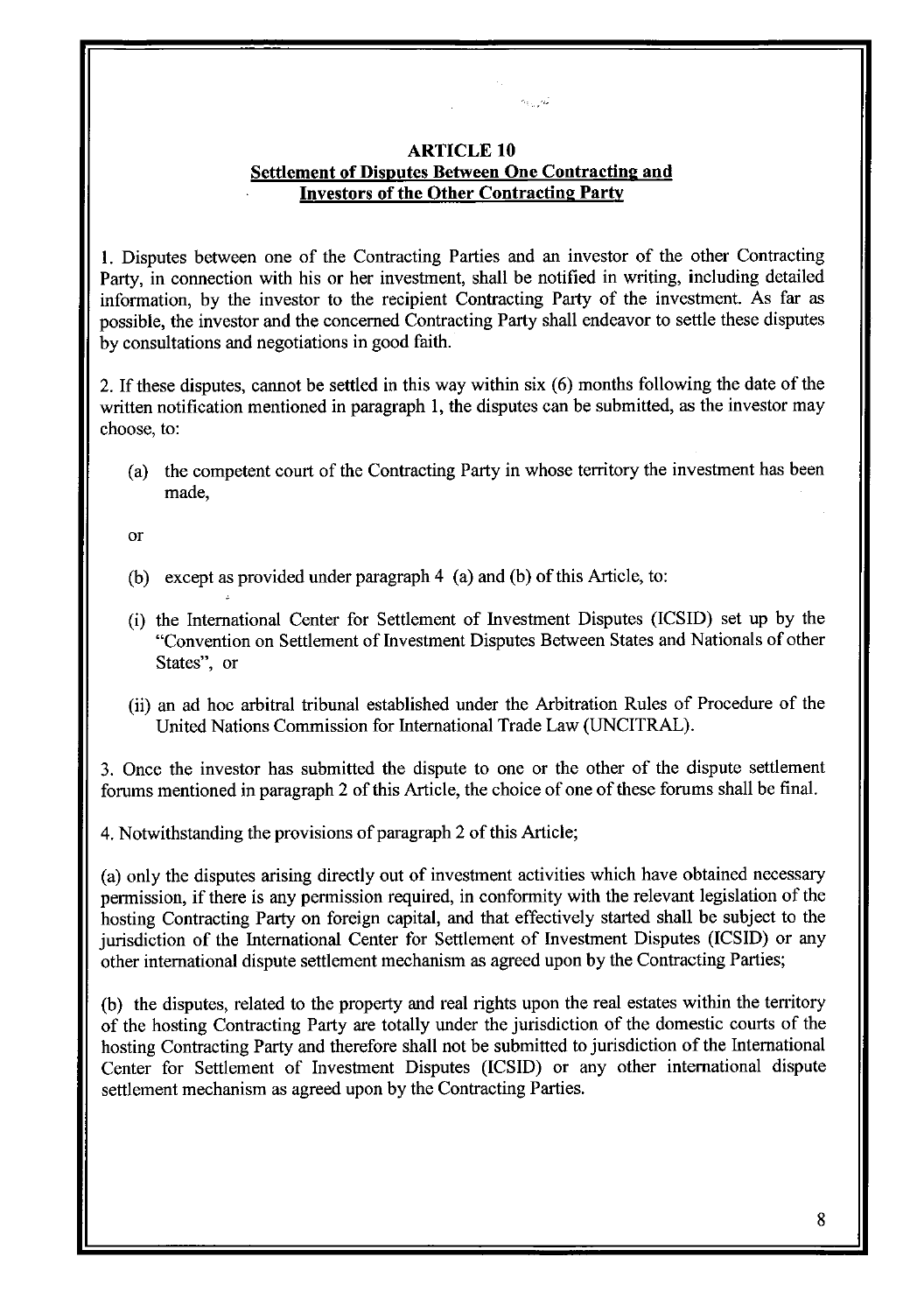(c) In the implementation of Article 64 of the "Convention on the Settlement of Investment Disputes between States and Nationals of other States", the following provision shall apply:

تسميدون

The Contracting Parties shall not accept the referral of any disputes arising between themselves concerning the interpretation or application of "Convention on the Settlement of Investment Disputes between States and Nationals of other States", which is not settled by negotiation, to the International Court of Justice.

5. The arbitral tribunal shall take its decisions in accordance with the provisions of this Agreement, the laws and regulations of the Contracting Party involved in the dispute on which territory the investment is made (including its rules on the conflict of laws) and the relevant principles of international law as accepted by both Contracting Parties.

6. The arbitration awards shall be final and binding for all parties in dispute. Each Contracting Party commits itself to execute the award according to its national law .

#### **ARTICLE 11 Denial of Benefits**

1. A Contracting Party may deny the benefits of this Agreement to an investor of the other Contracting Party that is a company of such other Contracting Party and to investments of such investor if the company has no substantial business activities in the territory of the Contracting Party under whose law it is constituted or organized, and investors of a non-Contracting Party or investors of the denying Contracting Party, own or control the company.

2. The denying Contracting Party shall, to the extent practicable, notify the other Contracting Party before denying the benefits.

#### **ARTICLE 12 Settlement of Disputes Between The Contracting Parties**

1. The Contracting Parties shall seek in good faith and spirit of cooperation a rapid and equitable solution to any dispute between them concerning the interpretation or application of this Agreement. In this regard, the Contracting Parties agree to engage in direct and meaningful negotiations to arrive at such solutions. If the Contracting Parties cannot reach an agreement within six (6) months after the beginning of disputes between themselves through the foregoing procedure, the disputes may be submitted, upon the request of either Contracting Party, to an arbitral tribunal of three members.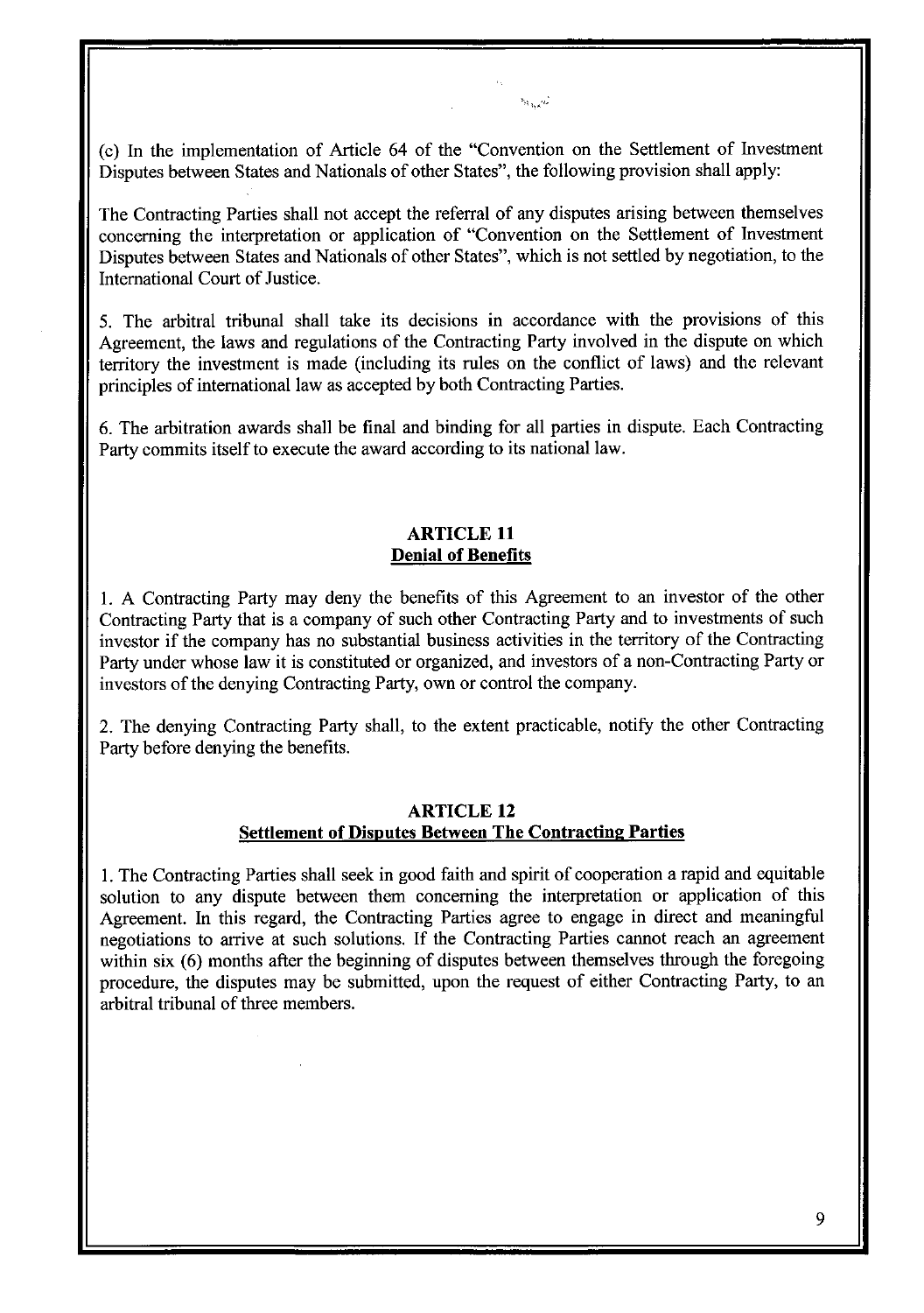2. Within two (2) months of receipt of a request, each Contracting Party shall appoint an arbitrator. The two arbitrators shall select of third arbitrator as Chairman, who is a national of third State. In the event either Contracting Party fails to appoint an arbitrator within the specified time, the other Contracting Party may request the President of the International Court of Justice to make the appointment.

3. If both arbitrators cannot reach an agreement about the choice of the Chairman within two (2) months after their appointment, the Chairman shall be appointed upon the request of either Contracting Party by the President of the International Court of Justice.

4. If, in the cases specified under paragraph (2) and (3) of this Article, the President of the International Court of Justice is prevented from carrying out the said function or if he is a national of either Contracting Party, the appointment shall be made by the Vice-President, and if the Vice-President is prevented from carrying out the said function or if he is a national of either Contracting Party, the appointment shall be made by the most senior member of the Court who is not a national of either Contracting Party.

5. The Tribunal shall have three (3) months from the date of the selection of the Chairman to agree upon rules of procedure consistent with the other provision of this Agreement, In the absence of such agreement, the tribunal shall request the President of the International Court of Justice to designate rules of procedure, taking into account generally recognized rules of international arbitral procedure.

6. Unless otherwise agreed, all submissions shall be made and all hearings shall be completed within eight (8) months of the date of selection of the Chairman, and the tribunal shall render its decision within two (2) months after the date of the final submissions or the date of the closing of the hearings, whichever is later. The arbitral tribunal shall reach its decisions, which shall be final and binding, by a majority of votes.

7. Expenses incurred by the Chairman, the other arbitrators, and other costs of the proceedings shall be paid for equally by the Contracting Parties. The tribunal may, however, at its discretion, decide that a higher proportion of the costs be paid by one of the Contracting Parties.

8. A dispute shall not be submitted to an international arbitral tribunal under the provisions of this Article, if a dispute on the same matter has been brought before another international arbitral tribunal under the provisions of Article 10 and is still before the tribunal. This will not impair the engagement in direct and meaningful negotiations between both Contracting Parties.